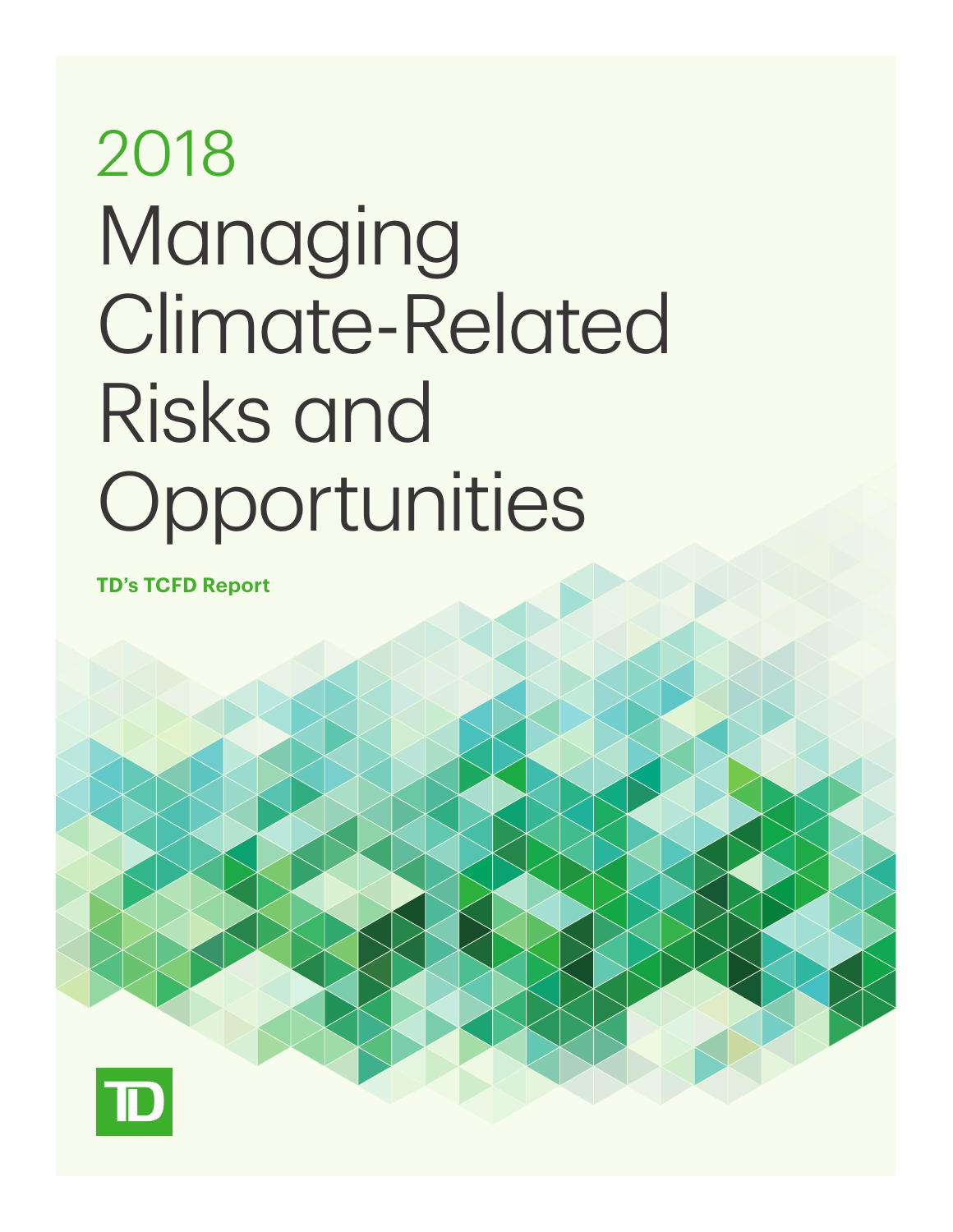

" Understanding the risks and opportunities posed by climate change is important for our customers, colleagues and communities, and to the sustainability of our business. As part of TD's enterprise approach to manage climate-related risk, TD has embedded assessment of climaterelated risks and opportunities into key processes and is participating in the UNEP-FI pilot studies to help develop industry-relevant approaches for climate scenario analysis. We believe this work is an important step on the journey to a sustainable, low-carbon economy."

Nicole Vadori, Head of Environment, TD Bank Group

#### OTHER PUBLICATIONS

Opening doors for an inclusive tomorrow



2017 Corporate Responsibility Report



2018 CDP Submission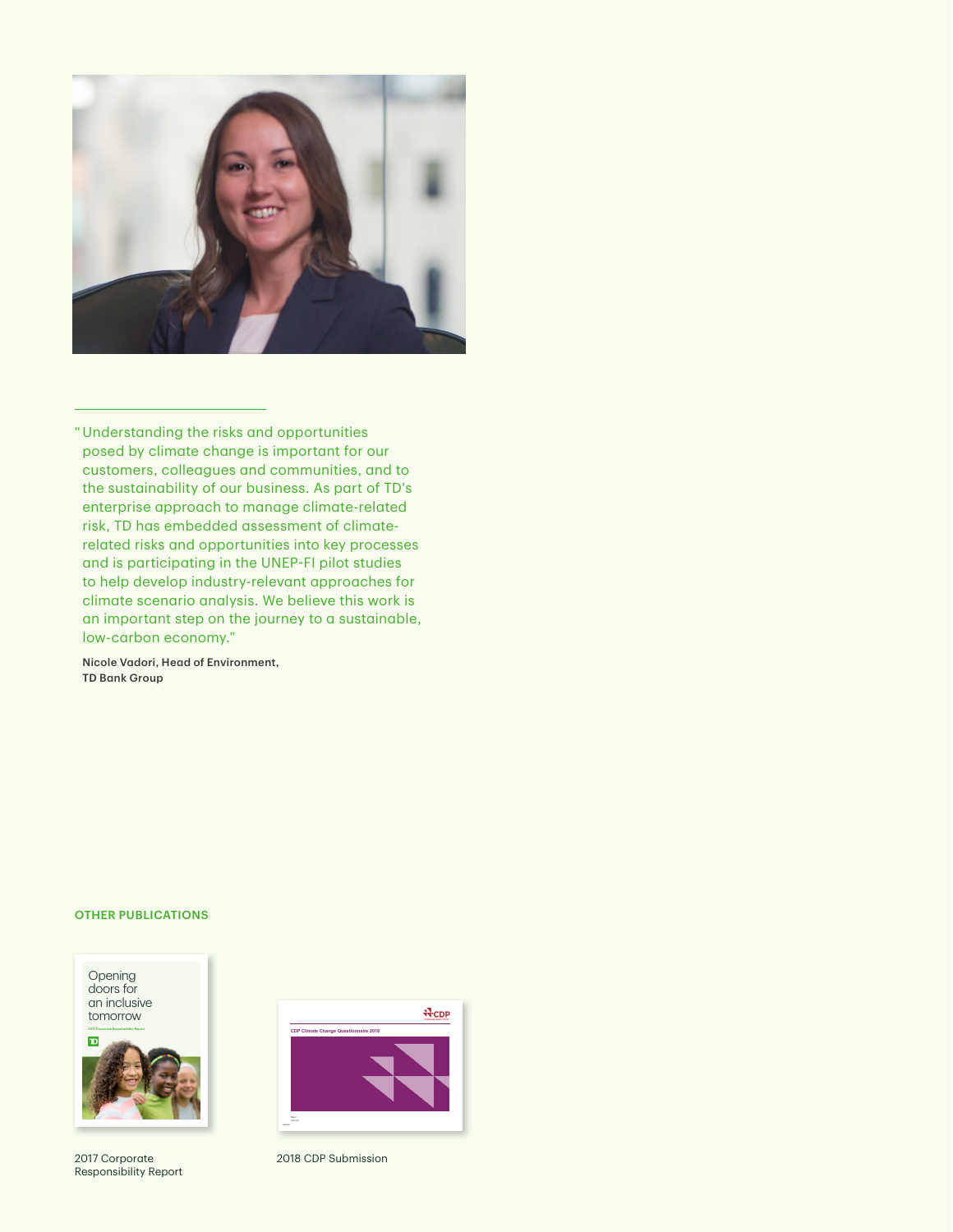# Introduction

This report is TD's first stand-alone summary on business and operational climate performance and efforts towards implementing the Financial Stability Board's Task Force on Climate-related Financial Disclosures (TCFD) recommendations. After the TCFD recommendations were released in 2017, TD took action by joining the United Nations Environment Programme – Finance Initiative (UNEP-FI) Banking Sector Pilot Project alongside 15 other financial institutions in an effort to develop methodologies for assessing financial impacts from climate related risks. The most significant recommendation calls for assessing our resilience to different climate scenarios. We believe that climate scenario analysis may provide valuable insight into our overall strategy. We also understand the importance of getting it right. TD is in the early stages of conducting climate scenario analysis, as are most companies. We understand that this is a multi-year journey, and with refinements in scenario analysis methods, data, and tools over time, we will continue to build our expertise for managing climate risks and opportunities.

TD is the only bank to be engaged in all three UNEP-FI TCFD pilot groups.

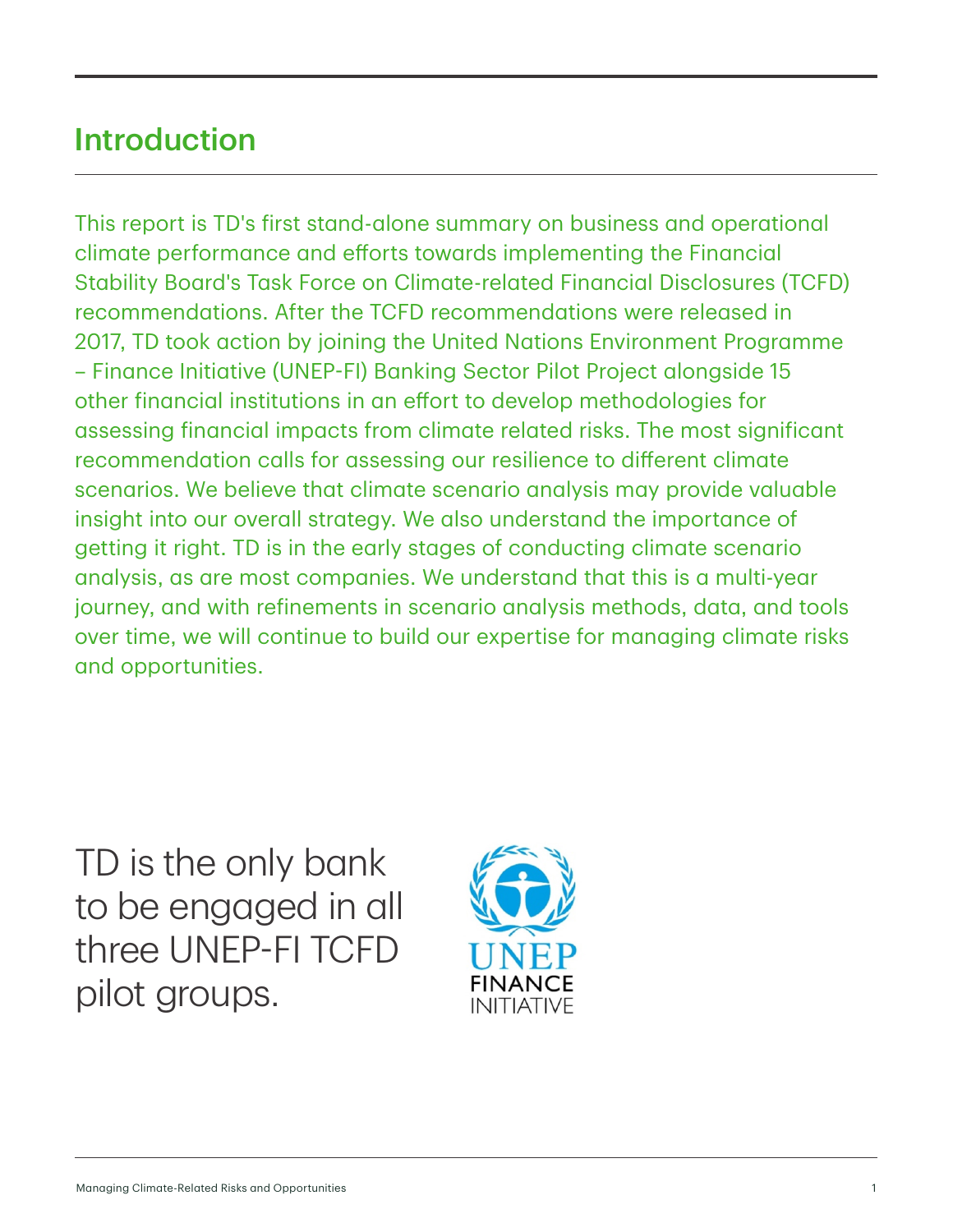# **Introduction** (continued)

" At TD, we believe we have a role to play in supporting the transition to a low-carbon economy so that people and economies can thrive. The Financial Stability Board's recommendations on climate-related financial disclosures provide a consistent framework to help companies better understand the impacts of climate change on their business. As part of the UNEP-FI pilot studies of the recommendations, we are committed to building on our understanding of the risks and opportunities to better serve our clients."

 Norie Campbell, Group Head, Customer and Colleague Experience and Senior Executive Environmental Champion, TD Bank Group



In 2015, the Financial Stability Board (FSB) established the Task Force on Climate-related Financial Disclosures (TCFD) in response to investor demand for information related to climate change risks and opportunities. Following a period of public consultation, the TCFD released its final recommendations in June 2017.

Climate-related impacts are already occurring and will continue for many decades, with the potential to cause large scale economic disruption. As part of the global commitment to mitigate climate change impacts, Canada is transitioning toward a low-carbon economy – a process that began almost a decade ago and will continue for another two to three decades. We recognize that, with this transition, the world is working to limit the increase in the global average temperature to well below two degrees Celsius by 2030. While Canada is transitioning to cleaner energy sources, TD believes that responsible development of our natural resources must balance environmental, social and economic considerations. We believe financial institutions can play a role in meeting the 2030 targets set out in the 2015 Paris Climate Agreement by addressing climate-related impacts to their business and supporting the transition to a low-carbon economy.

Building on close to a decade of environmental and climate change leadership, TD has embedded assessment and disclosure of climate-related risks and opportunities into our processes and reporting. We are aligned to many of the TCFD recommended disclosures in our public reporting and are actively working to better understand our practices on the remaining disclosures through our participation in industryleading working groups to evaluate emerging methodologies. This document summarizes our TCFD recommended disclosures and highlights our many initiatives to support the responsible transition to a low-carbon economy.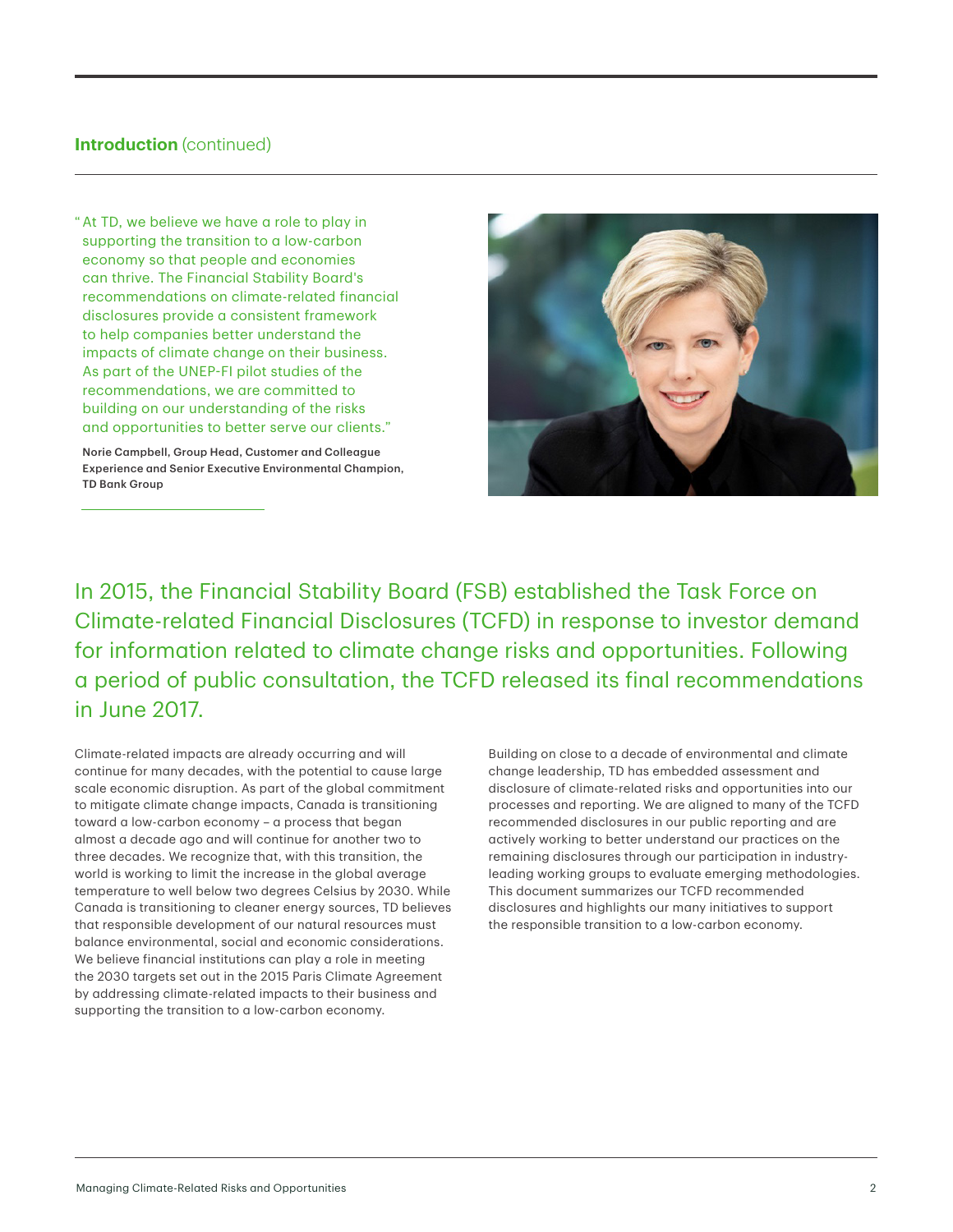# **Introduction** (continued)

# Figure: TCFD Recommended Disclosures<sup>1</sup>

**Governance** Board oversight

Management role





# Risk Management

Processes for identifying and assessing climate-related risks

Processes for managing climate-related risks

 Integration of processes in overall risk management



# Metrics & Targets

 Metrics used to assess climate-related risks and opportunities

 Scope 1, Scope 2 and Scope 3 greenhouse gas (GHG) emissions, and related risks

 Targets used to manage climate-related risks and opportunities, and performance

1 [https://www.fsb-tcfd.org/publications/final-recommendations-report/](https://assets.bbhub.io/company/sites/60/2020/10/FINAL-2017-TCFD-Report-11052018.pdf)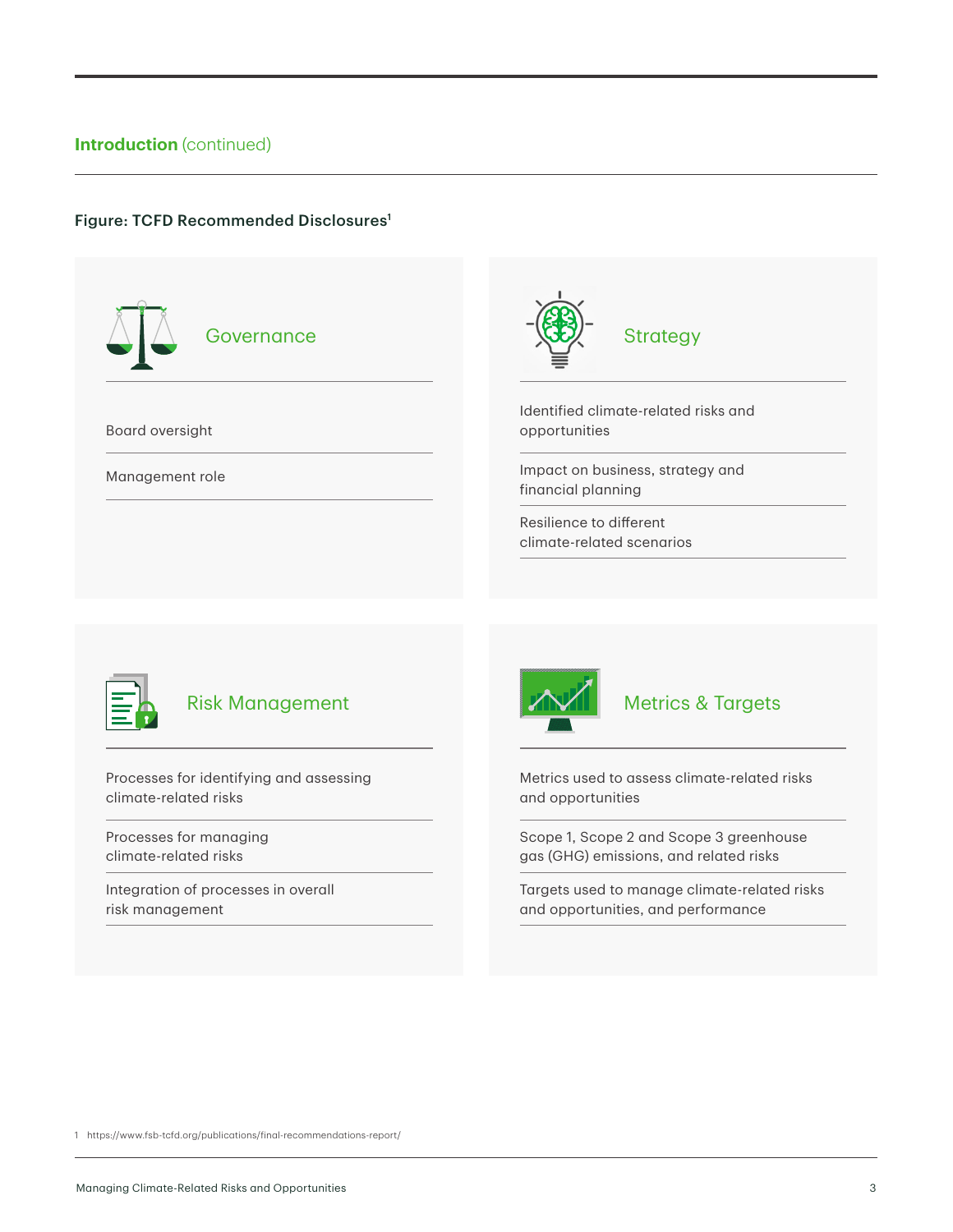# 1.0 Governance

#### A. BOARD OVERSIGHT

TD's Board of Directors oversees the implementation of an effective risk culture and internal control framework across the enterprise. As part of its mandate, the Board oversees controls and risks related to climate change issues affecting TD and its stakeholders, and it accomplishes its mandate through its committees, including the Risk Committee and the Corporate Governance Committee. The Risk Committee oversees risk management, including climate-related transition and physical risks, while the Corporate Governance Committee provides oversight and direction on the Bank's climate-related commitments, targets and performance. The Board and its committees also consider climate-related issues in reviews of major action plans and policies, including our strategy for supporting the transition to a low-carbon economy.

#### B. MANAGEMENT ROLE

The Senior Executive Environmental Champion is responsible for promoting the considerations of climate change matters and issues at TD and is supported by the Corporate Citizenship team. Within the Corporate Citizenship team, the Head of Environment leads the Corporate Environmental Affairs team, which is responsible for developing TD's environmental strategy, setting environmental performance standards and targets, and reporting on performance.

TD also has an enterprise-wide Corporate Citizenship Council (CCC) composed of senior executives from TD's business segments and corporate functions. The CCC is responsible for meeting performance standards and communicating results throughout the business. TD's business segments are responsible for implementing the environmental strategy and managing associated risks within their units.

# 2.0 Strategy

## A. CLIMATE-RELATED RISKS AND OPPORTUNITIES IDENTIFIED

Since first identifying climate change as a risk in 2009, TD has integrated short, medium and long-term climate change considerations into our business, including direct impacts to our operations as well as indirect impacts associated with our customers. A comprehensive account of our climate-related risks and opportunities is disclosed annually in our CDP Climate Change response. A summary from our 2018 submission is presented on the next page.

As a financial institution, we are exposed to potential climaterelated credit, market and insurance risks. Potential risks could arise from current and emerging regulations and carbon-related litigation involving our clients, as well as more extreme weather events causing property and asset damage, impacting our clients.

#### B. IMPACT ON BUSINESS, STRATEGY AND FINANCIAL PLANNING

Assessing our climate change risks and opportunities provides a unique lens through which to evaluate how our business can adapt to changing regulations and consumer preferences, and enhance our reputation in the industry. Integrating relevant

climate considerations into our business decisions continues to support our long-term growth strategy. In 2017, we launched a set of environmental initiatives which includes a target of \$100 billion, in total, in low-carbon lending, financing, asset management and other programs by 2030, and we are well on our way to meeting this target.

 risks in our lending portfolios.TD was the first carbon neutral bank in Canada, and was also the first Canadian bank to issue a green bond (C\$500 million issued in 2014; US\$1 billion issued in 2017). We have an active green bond underwriting practice and green investment strategy and are signatories to United Nations (UN) Principles for Responsible Investment, UN Principles for Sustainable Insurance, Equator Principles, and Renewable Energy 100 (RE100). We have also supported climate adaptation research for our insurance clients, participated in the carbon credit market, and developed new products such as the TD Auto Finance loans for electric and hybrid vehicles, and climate change-related TD Insurance products. We continue to demonstrate thought leadership and innovation, for example, by collaborating with Bloomberg to map physical climate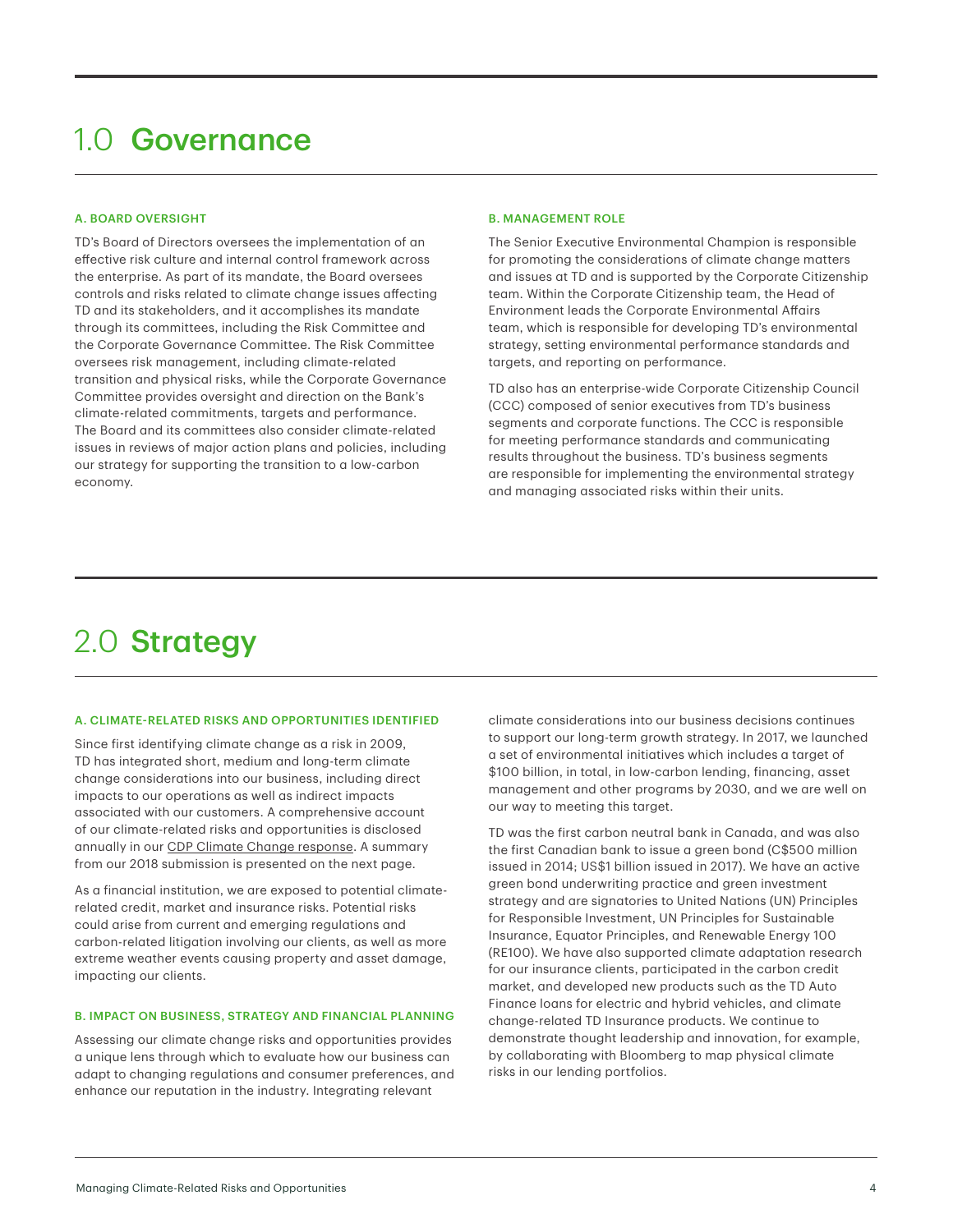# Table: Selected Key Climate Risks and Opportunities Identified and Managed by TD

| <b>RISKS</b>                                                                    | Type                     | Where in Value Chain              | Time Horizon       | Likelihood           | <b>Magnitude of Impact</b> |
|---------------------------------------------------------------------------------|--------------------------|-----------------------------------|--------------------|----------------------|----------------------------|
| Increased energy costs                                                          | Transition               | Direct operations                 | Short (1-3 years)  | More likely than not | Low                        |
| Increased extreme<br>weather events                                             | Physical                 | Direct operations                 | Medium (3-5 years) | Likely               | Medium                     |
| <b>Changing consumer</b><br>awareness and attitudes<br>about fossil fuels       | Transition               | Customers                         | Current            | More likely than not | Low to medium              |
|                                                                                 |                          |                                   |                    |                      |                            |
|                                                                                 |                          |                                   |                    |                      |                            |
| <b>OPPORTUNITIES</b>                                                            | Type                     | Where in Value Chain Time Horizon |                    | Likelihood           | <b>Magnitude of Impact</b> |
| More energy-efficient<br>buildings                                              | Resource efficiency      | Direct operations                 | Short (1-3 years)  | Virtual certainty    | Low                        |
| <b>Changing customer</b><br>preferences for low-carbon<br>products and services | Products and<br>services | Customers                         | Current            | Likely               | Medium                     |

## C. RESILIENCE TO DIFFERENT CLIMATE-RELATED SCENARIOS

TD is participating in UNEP-FI pilot studies to better understand the resilience of our credit, investment and insurance portfolios to climate-related impacts. Results of the studies will help inform methodologies for assessing both transition and physical climate risks and opportunities under various climate scenarios that are relevant to our industry.

# Leadership: Piloting the TCFD Recommendations & Scenario Analysis

One of the more complex TCFD recommendations relates to using scenario analysis to understand the resilience of business strategy to possible climate impacts. UNEP-FI has convened three pilot groups, focusing on climate-related risk to lenders, investors and insurers, made up of sector participants from around the world. The objective is to develop the first-ever methodologies for climate-related scenario analysis for the financial sector

TD is the only bank to be engaged in all three pilot groups. We see value in actively participating during this critical time when the methodologies that guide how to assess climate risk in our industry are beginning to be established. In support of the UNEP-FI initiative, we convened an internal, cross-functional team to test the methodologies being developed to assess climate risk at the enterprise level and to provide feedback on the methodology to assist in its refinement.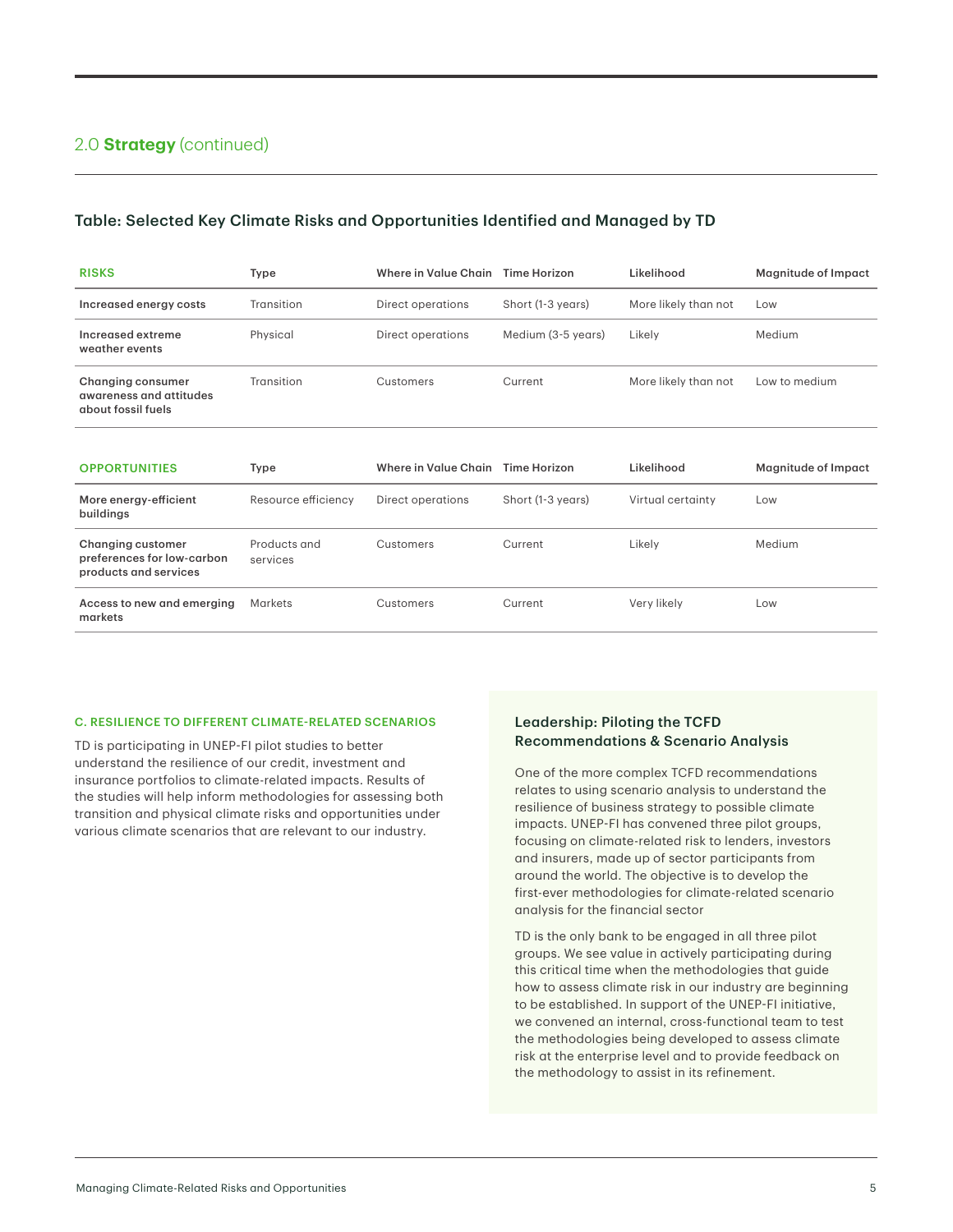# 3.0 Risk Management

## A. PROCESSES FOR IDENTIFYING AND ASSESSING CLIMATE-RELATED RISKS &

## B. PROCESSES FOR MANAGING CLIMATE-RELATED RISKS

TD's comprehensive and proactive approach to risk management, including climate-related risk, is comprised of four principal processes: risk identification and assessment, measurement, control, and monitoring and reporting. These processes are applied to climate-related physical and transition risks by TD's environmental subject matter experts. Once identified, climate-related risks are raised to the relevant business segments to determine whether to accept, transfer or mitigate risks; develop mitigation plans as needed, and carry out regular monitoring and reporting.

We follow a similar approach for identifying climate-related opportunities. Opportunities are evaluated by the relevant business segments and managed through TD's internal business processes; for example, we follow our internal process for new products and services when launching a new climate-related product.

TD uses several additional approaches to understand and measure climate-related risks. These include: review of lending and investing exposure to industries that are vulnerable to the impacts of climate change as well as industries that will thrive in the transition to a low-carbon economy, natural capital valuation, GHG emissions and energy use avoided, clean energy generated, etc. These approaches are used in combination with qualitative approaches such as industry and peer comparison.

TD manages climate-related transition risks in our own operations such as rising energy costs by monitoring and managing our energy use across our North American facilities using Energy Star PortfolioManager®, completing LED lighting retrofits, and installing on-site solar photovoltaic generation at select locations. We constantly strive to improve the energy efficiency of our facilities through our Green Building Standard, which guides our construction, retrofit and leasing practices.

Our approach to identifying, managing and mitigating our climate-related business risks includes using written policies and procedures, ongoing analysis and client engagement.

## C. INTEGRATION OF PROCESSES IN OVERALL RISK MANAGEMENT

TD's climate change risk and opportunity identification process is integrated in our risk management and governance framework. Climate-related risks are identified as part of TD's credit and investment risk management processes which integrate environmental, social and governance (ESG) factors. TD identifies and mitigates credit risk through policies and procedures that value and manage financial and non-financial security. TD's environmental due diligence tools for non-retail lending consider the disclosed GHG emissions footprints and readiness to respond to emerging regulations of clients in carbon-intensive industries.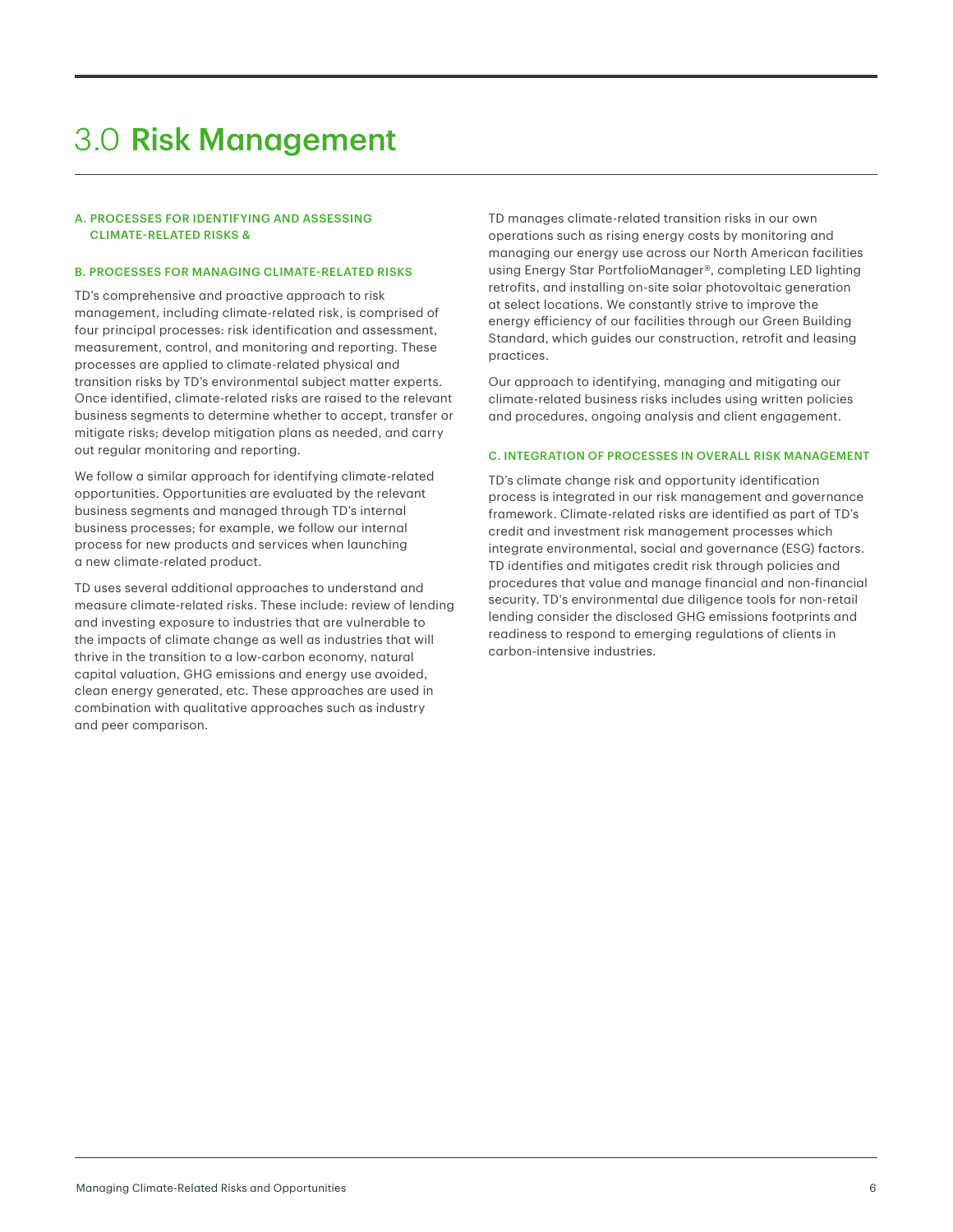# 3.0 **Risk Management** (continued)

Figure: Environmentally Sensitive Lending as a Portion of TD's Total Lending by Sector

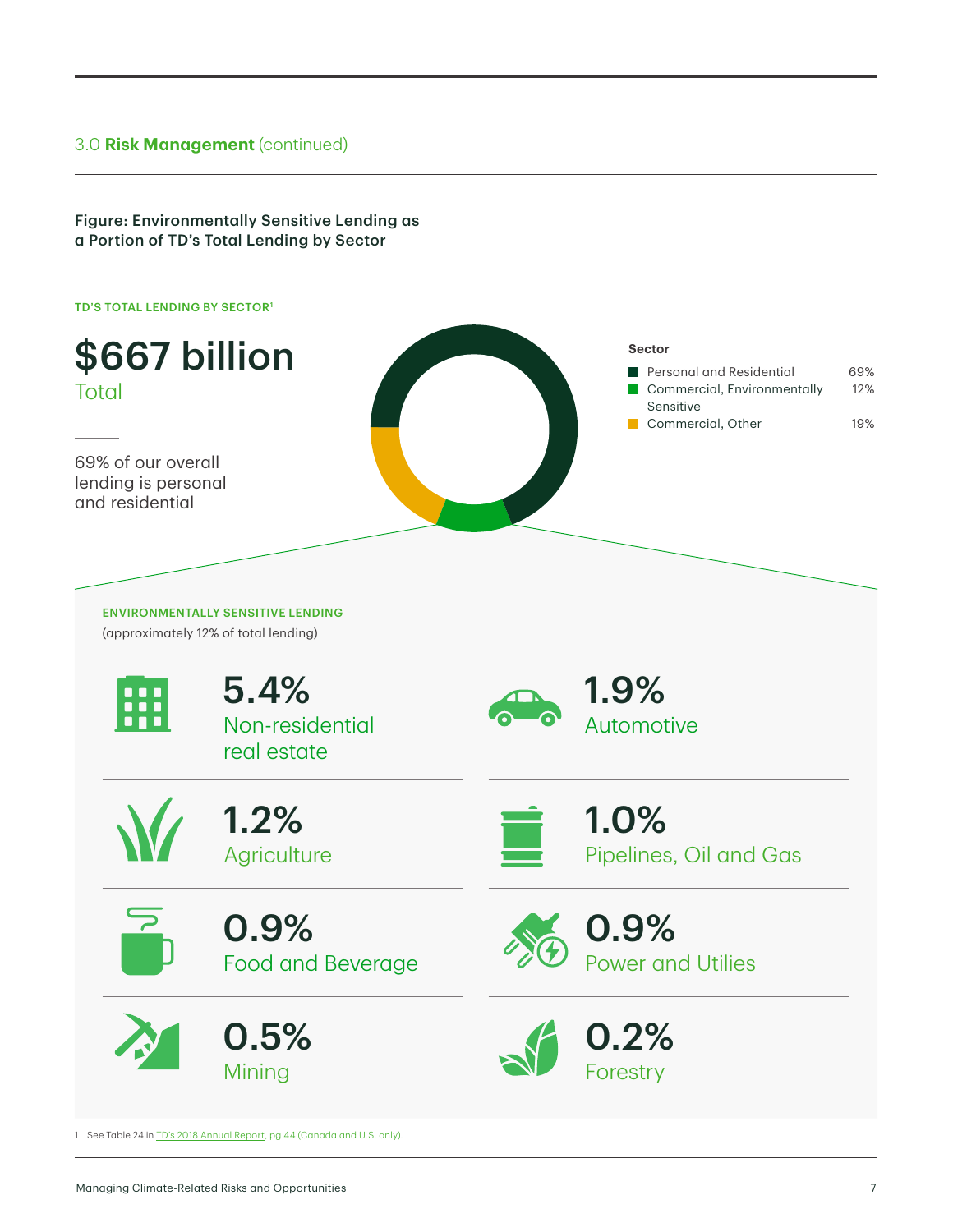# 4.0 Metrics & Targets

#### A. METRICS USED TO ASSESS CLIMATE-RELATED RISKS AND OPPORTUNITIES

Several metrics help us manage our climate-related risks and opportunities related to our finance and investing activities, our business operations, and our employee and community activities.

Example Metrics Used by TD to Assess Climate-Related Risks and Opportunities



## B. SCOPE 1, SCOPE 2 AND SCOPE 3 GHG EMISSIONS, AND RELATED RISKS

TD discloses its GHG emissions annually in our Corporate Responsibility Report and ESG Performance Data Appendix, in our CDP Climate Change response and in our reporting to the Dow Jones Sustainability Index (DJSI), including both scope 1 and 2 emissions, as well as select categories of scope 3 emissions. We complete our GHG Inventory and achieve independent assurance of our results in accordance with the *GHG Protocol Corporate Standard* and *ISO 14064-1: Greenhouse gases — Part 1: Specification with guidance at the organization level for quantification and reporting of greenhouse gas emissions and removals.*

TD has been carbon neutral since 2010 through our efforts to manage our GHG emissions and by purchasing voluntary offsets. We also encourage our suppliers to track and report on their GHG emissions through our participation in the CDP Supply Chain program.

## C. TARGETS USED TO MANAGE CLIMATE-RELATED RISKS AND OPPORTUNITIES, AND PERFORMANCE

TD has set targets for its GHG emissions and energy use from our business operations, and has met or exceeded our target for zero increase in absolute energy consumption and GHG emissions relative to a 2015 baseline. We joined the RE100 in 2015 and have since procured renewable electricity certificates (RECs) equivalent to 100% of our annual electricity consumption.

 TD Environmental Scorecard.In 2017, we set an ambitious target of \$100 billion towards lending, financing, asset management and other programs that will support the transition to the low-carbon economy by 2030. For a comprehensive set of our climate-related and other targets and current performance, consult the